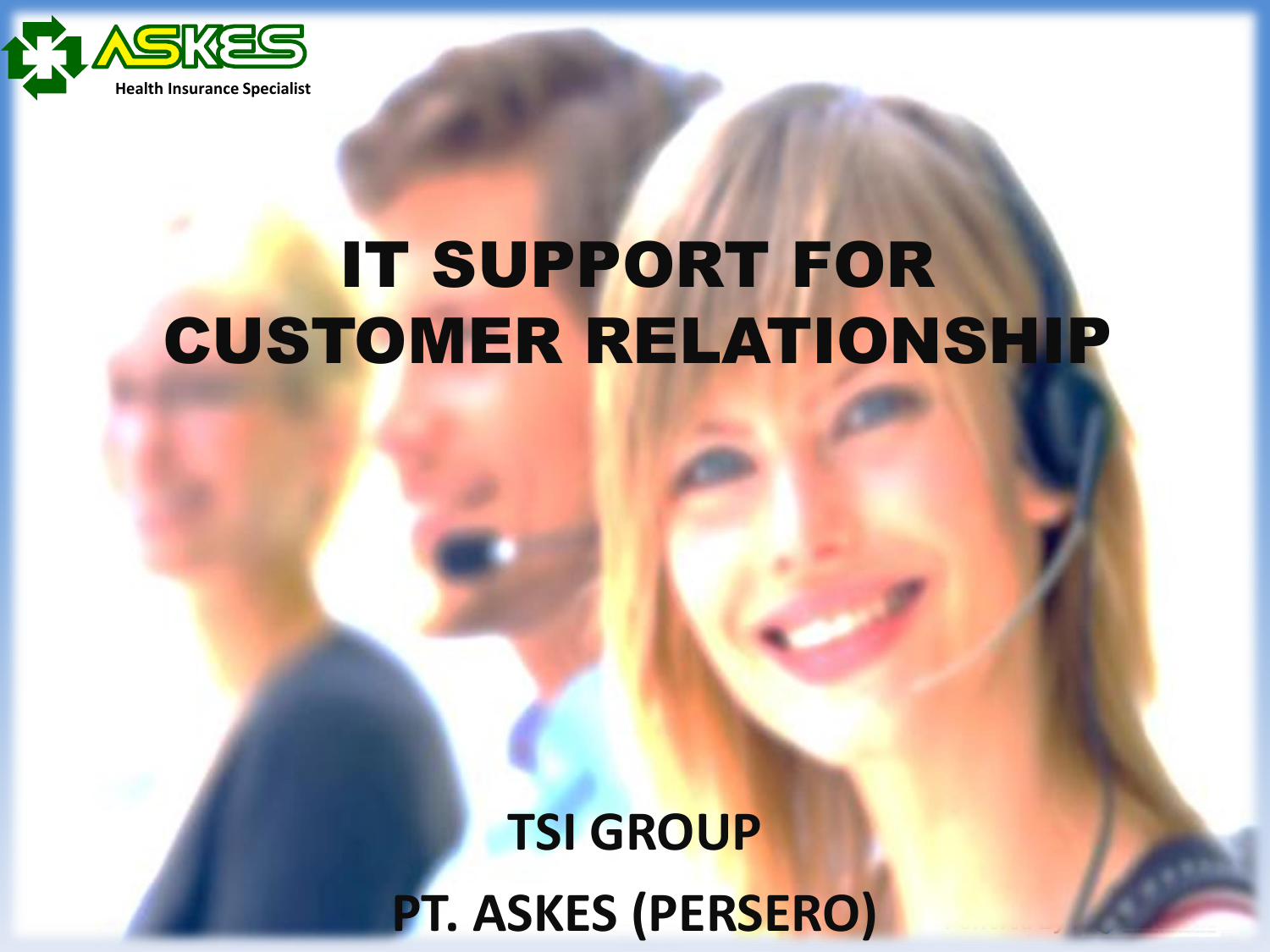## Asterix Platform



*Powered By : <i>asterix*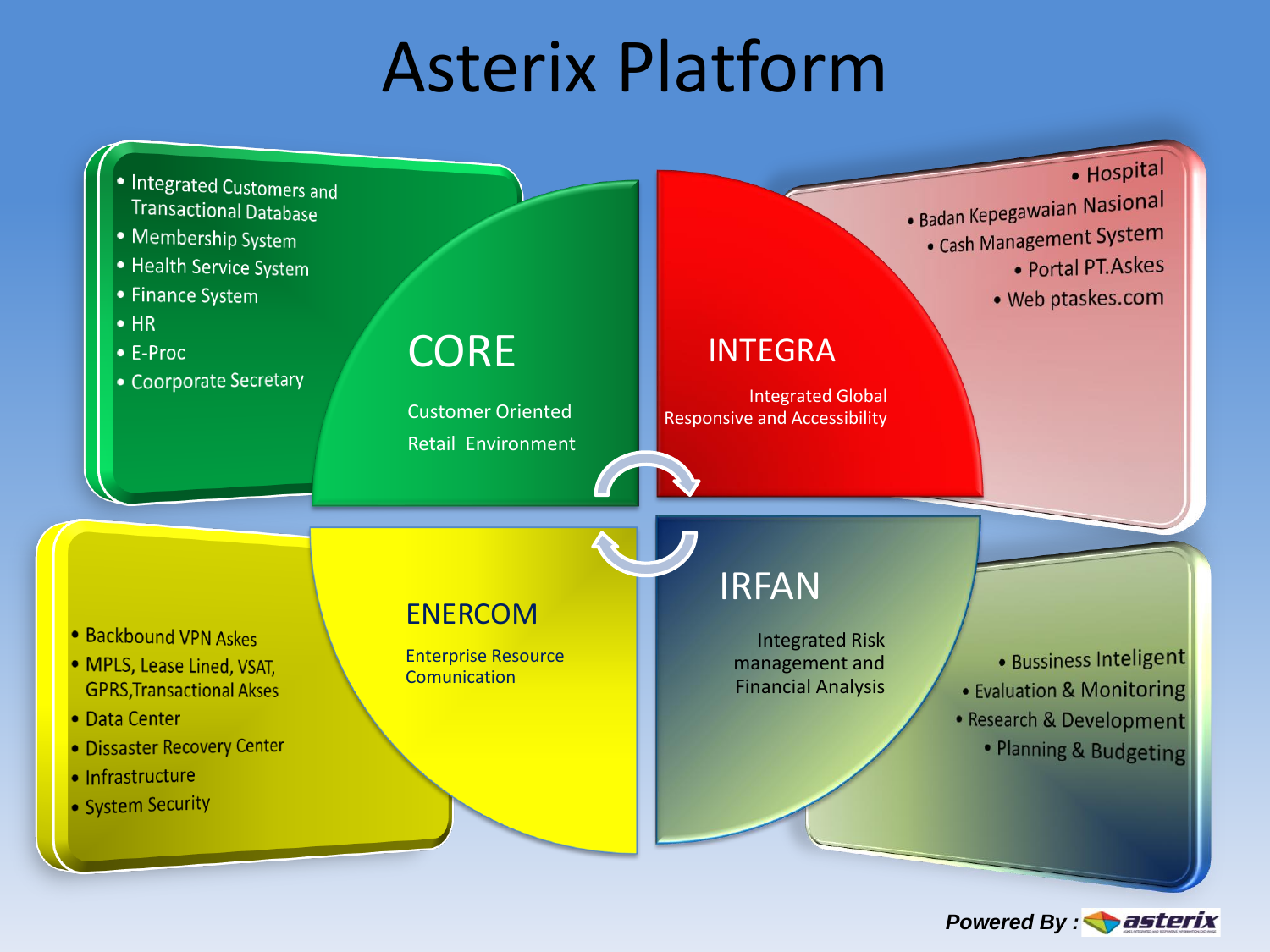

### Data Communication Architecture

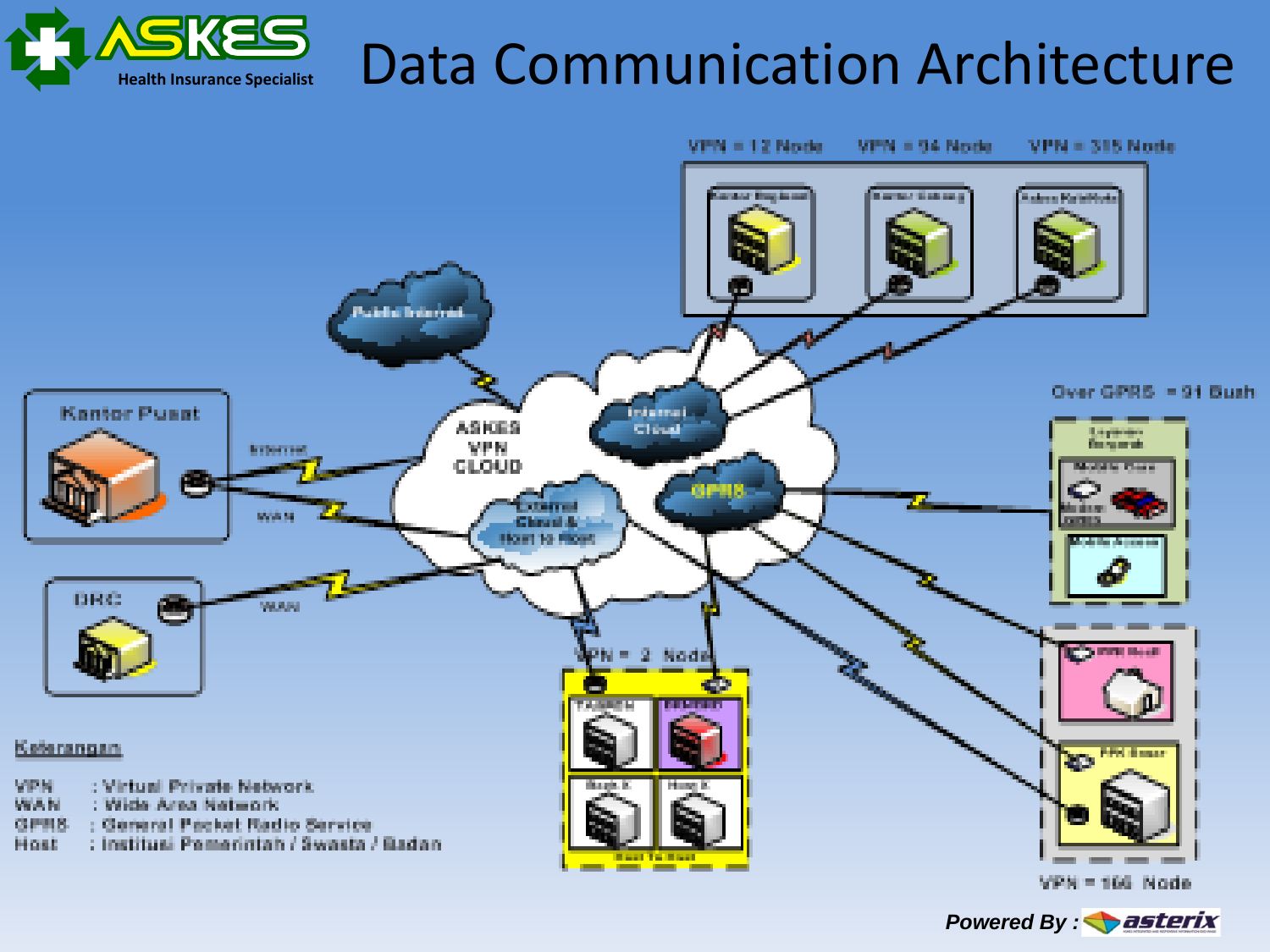

## Askes Products

- Social Askes (Assos)
- Jamkesmen (Health Care Program for Ministers)
- Jamkestama (Health Care Program for Specific High State's Functionaries)
- PJKMU (General Society Health Care Program)
- Jamkesmas (Public Health Insurance)

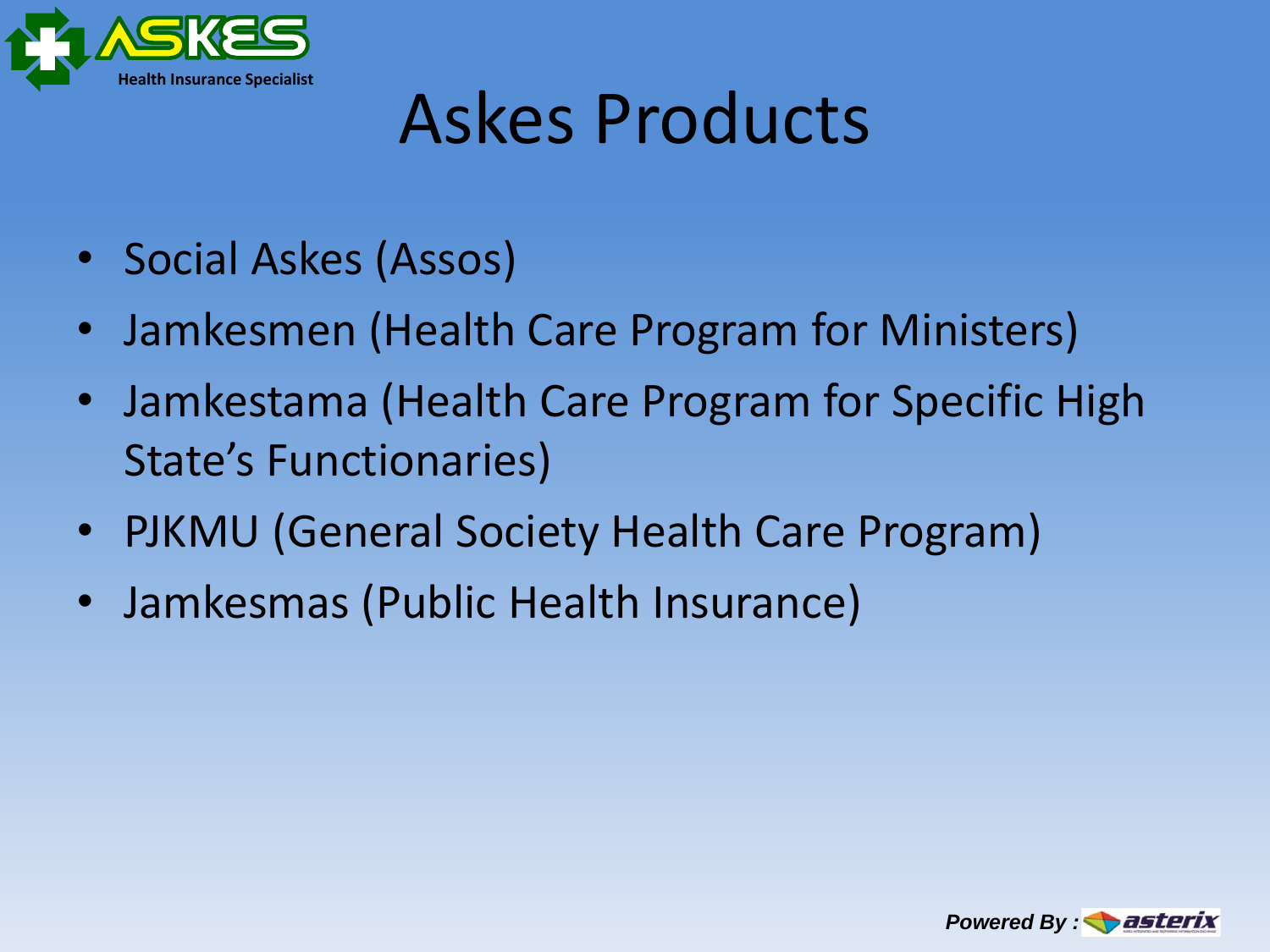

#### Members (May 2012)



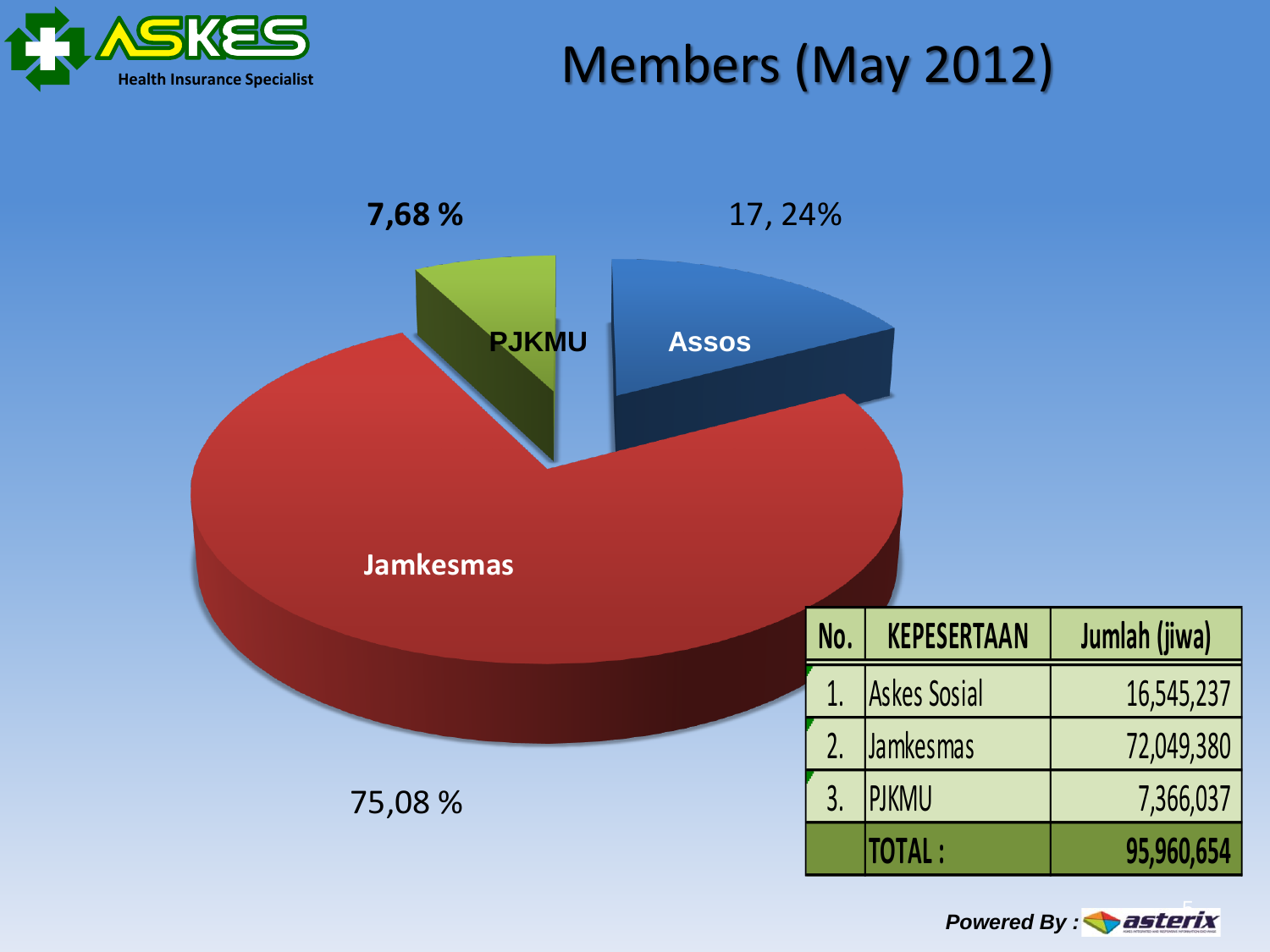

# Customer Relationship Apps

- Membership
- Customer's feedback
- Web Registration

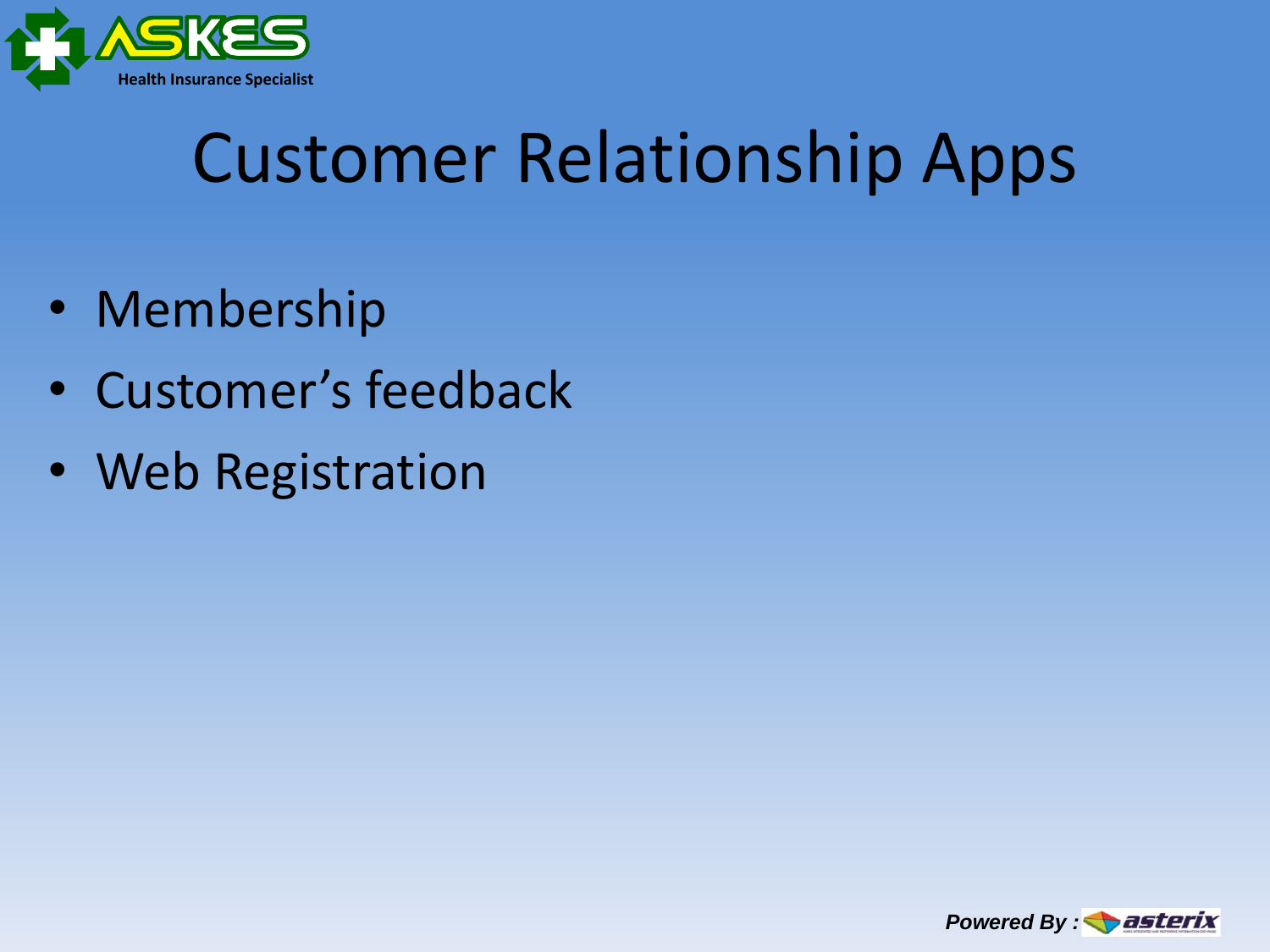

# Membership Apps

- Web base apps
- Centralized
- Java Platform
- DB2
- Single Identity Number